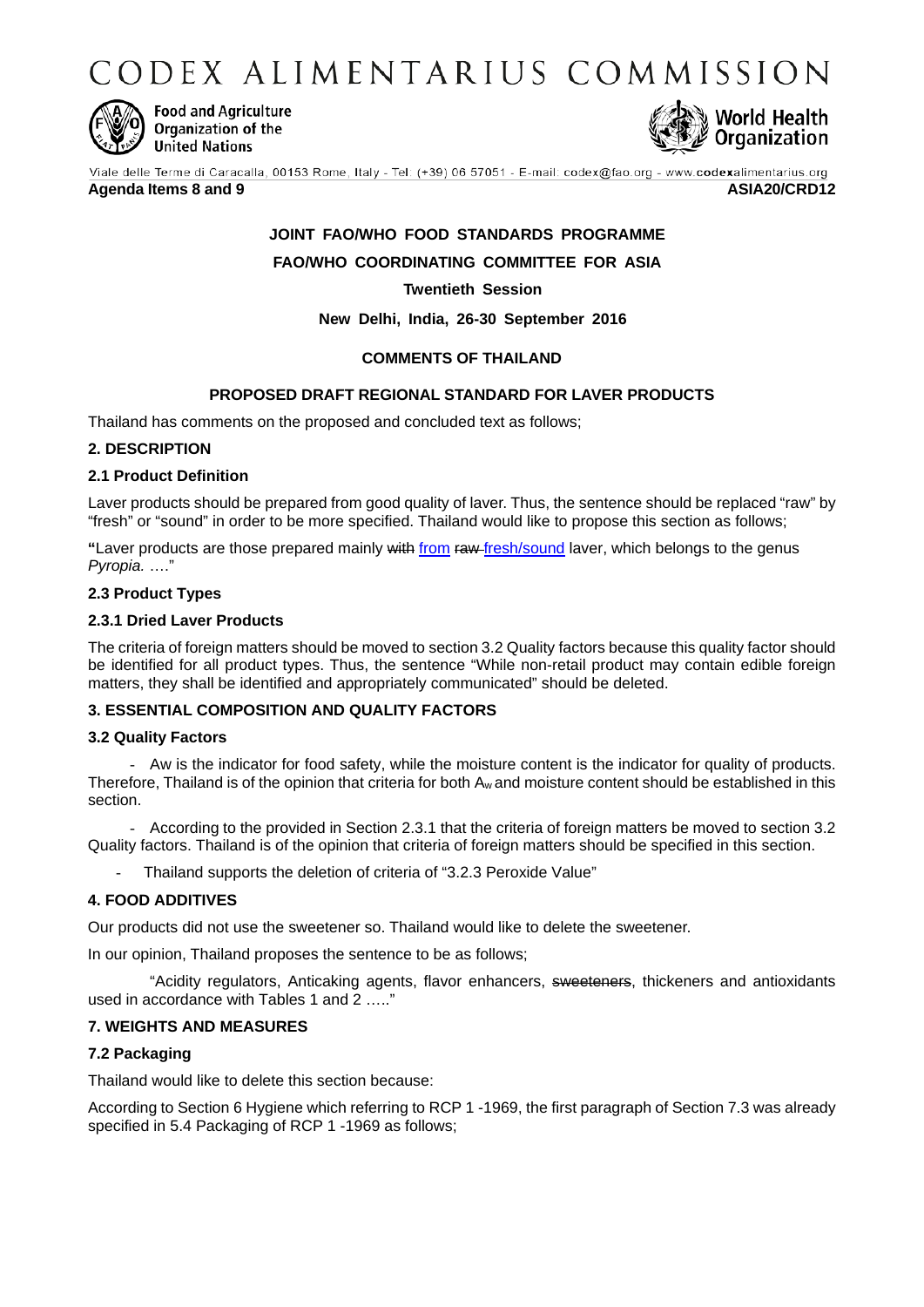# "5.4 PACKAGING

Packaging design and materials should provide **adequate protection** for products to minimize contamination, **prevent damage**, and accommodate proper labelling. Packaging materials or gases where used must be non-toxic and not pose a threat to the **safety and suitability of food under the specified conditions of storage and use**. Where appropriate, reusable packaging should be suitably durable, easy to clean and, where necessary, disinfect." Consequently, this section is not necessary for setting in this standard.

The first paragraph of Section 7.2 should be deleted as follow:

"Laver products shall be packaged in a manner to protect and maintain hygienic, nutritional and quality attributes of the products to the extent reasonably practical. In addition, the products shall be packaged to protect them from moisture."

### **8. LABELLING**

#### **8.1 The Name of the Product**

This section was already specified in Section 4.1 of CODEX STAN 1-1985. Thus it should be deleted as follow:

#### **"8.1 The Name of the Product**

The name of the products shall be in line with Section 2.3. Other appropriate names can be labelled in accordance with the law and custom in the country where the products are distributed."

# **PROPOSED DRAFT REGIONAL STANDARD FOR LAVER PRODUCTS**

**------------**

#### INTRODUCTION

"Street-vended foods" or its equivalent "street foods" are defined as foods and beverages prepared and/or sold by vendors in streets and other public places for immediate consumption or consumption at a later time1. Rapid urbanization and population growth, especially in the developing countries, are expected to continue and street-vended foods, which are largely but not exclusively an urban phenomenon, will expand accordingly."

Rationale: The introduction should be kept general and not to mention any country in particular.

### SECTION 2 – SCOPE,USAGE AND DEFINITION

## SECTION 2.3 DEFINITION

We suggest the definitions should be rearranged in alphabetical order.

We are of the opinion that the definition should be aligned with the Procedure Manual of Codex and General Principles of Food Hygiene (CAC-RCP 1-1969) such as the definition for Food Handler.

We would like delete any definition that does not appear in any place of the document such as water container, sealed container, and impermeable.

#### SECTION 5 LOCATION, DESIGN, STRUCTURE AND APPLIANCES

Recently, automatic vending machine for food is important, so we would like to seek clarification whether this guideline covers the automatic vending machine.

We propose additional requirement for the cooking ranges in Section 5.1as follows:

### **"All cooking ranges, washing equipment, working tables, shelves and cupboards on or in which food is placed should have an appropriate height above the ground to prevent contamination**"

Rationale: this is a critical point that otherwise contamination may occur.

### SECTION 6 MAINTENANCE AND SANITATION

Thailand would like to amend the name of section 6.2 to "Cleaning"

To be in line with RCP 1, water supply should be clearly separated according its purpose of use, i.e. for consumption and for other application.

In our opinion, water for cleaning should be under the section of cleaning whereas water for consumption should be under section 8.1 (Raw material).

SECTION 7 EQUIPMENT AND APPLIANCES